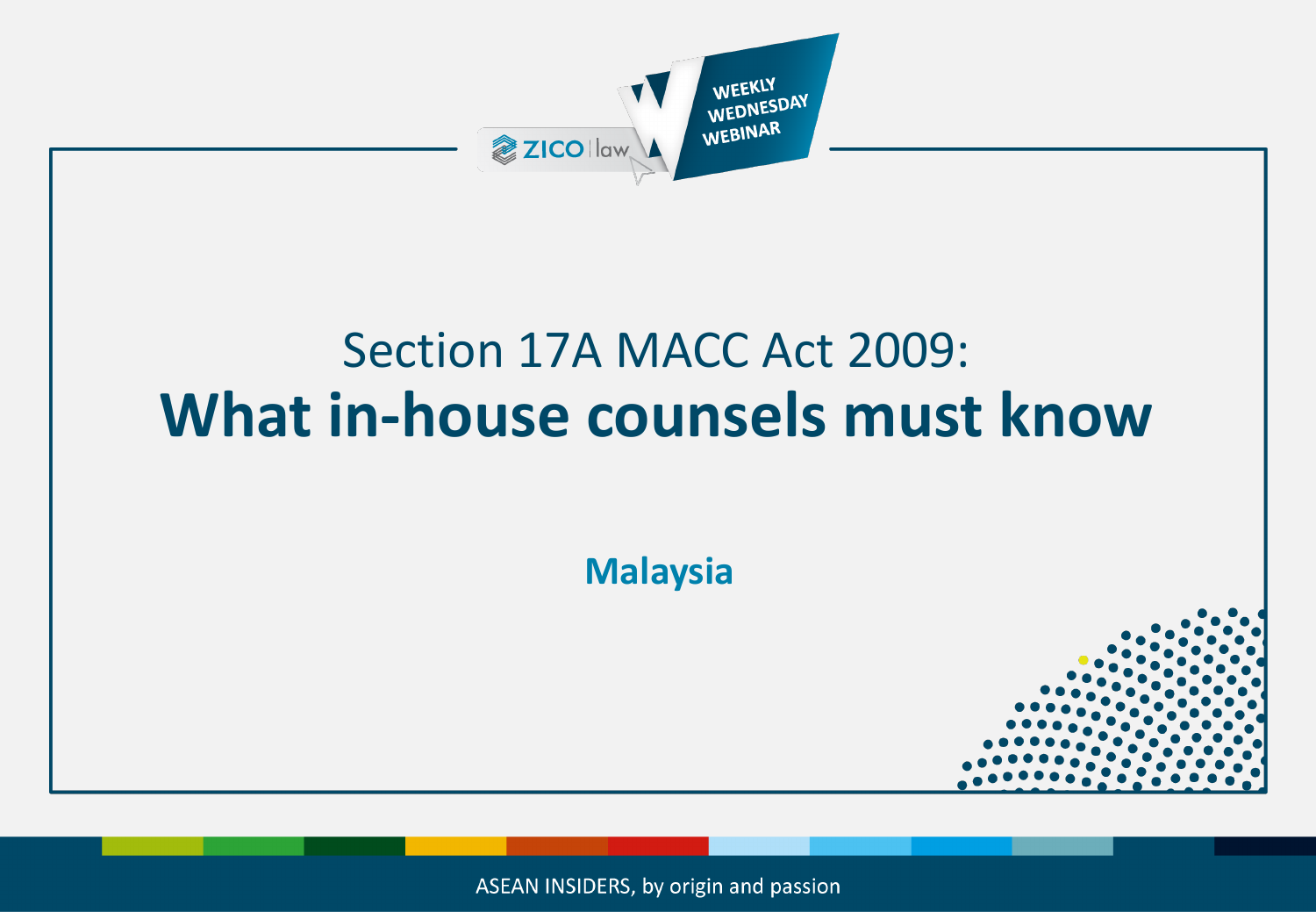# **Corporate Liability**





#### **Commercial benefit** Intent to obtain/retain business or business advantage



Up to 20 years in jail



E

**Management Service providers**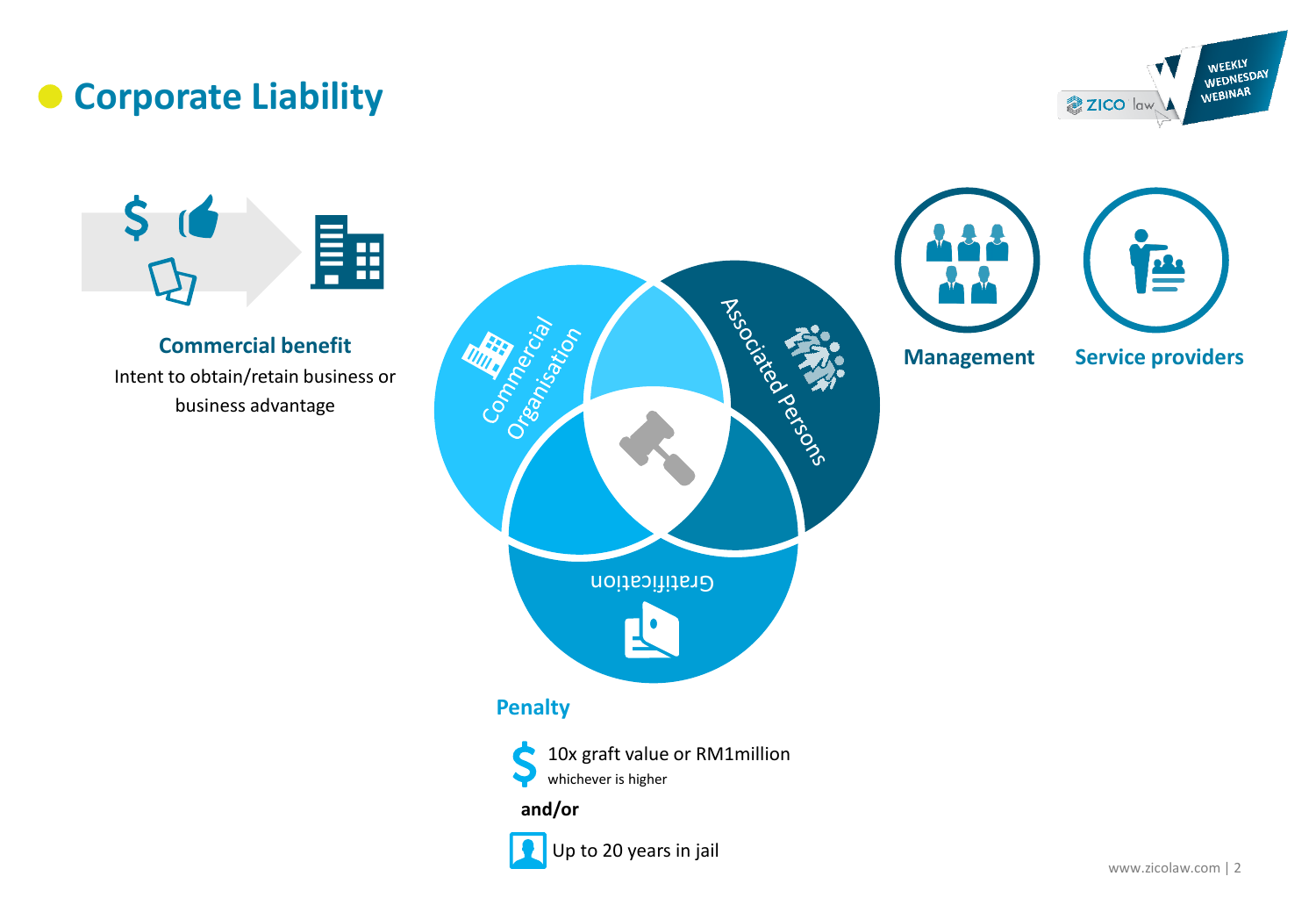



When a person associated with the commercial organization commits a corruption offence, 2 things will follow:

- 1. The commercial organisation **deemed** liable unless can prove "adequate procedures to prevent" the conduct.
- 2. A director, controller, officer, partner or a person concerned with the management of its affairs is **deemed** liable, unless he can prove the statutory defence.

**Penalties: 10 times the sum of the gratification or 1 million ringgit, whichever is the higher; or to imprisonment for 20 years, or both**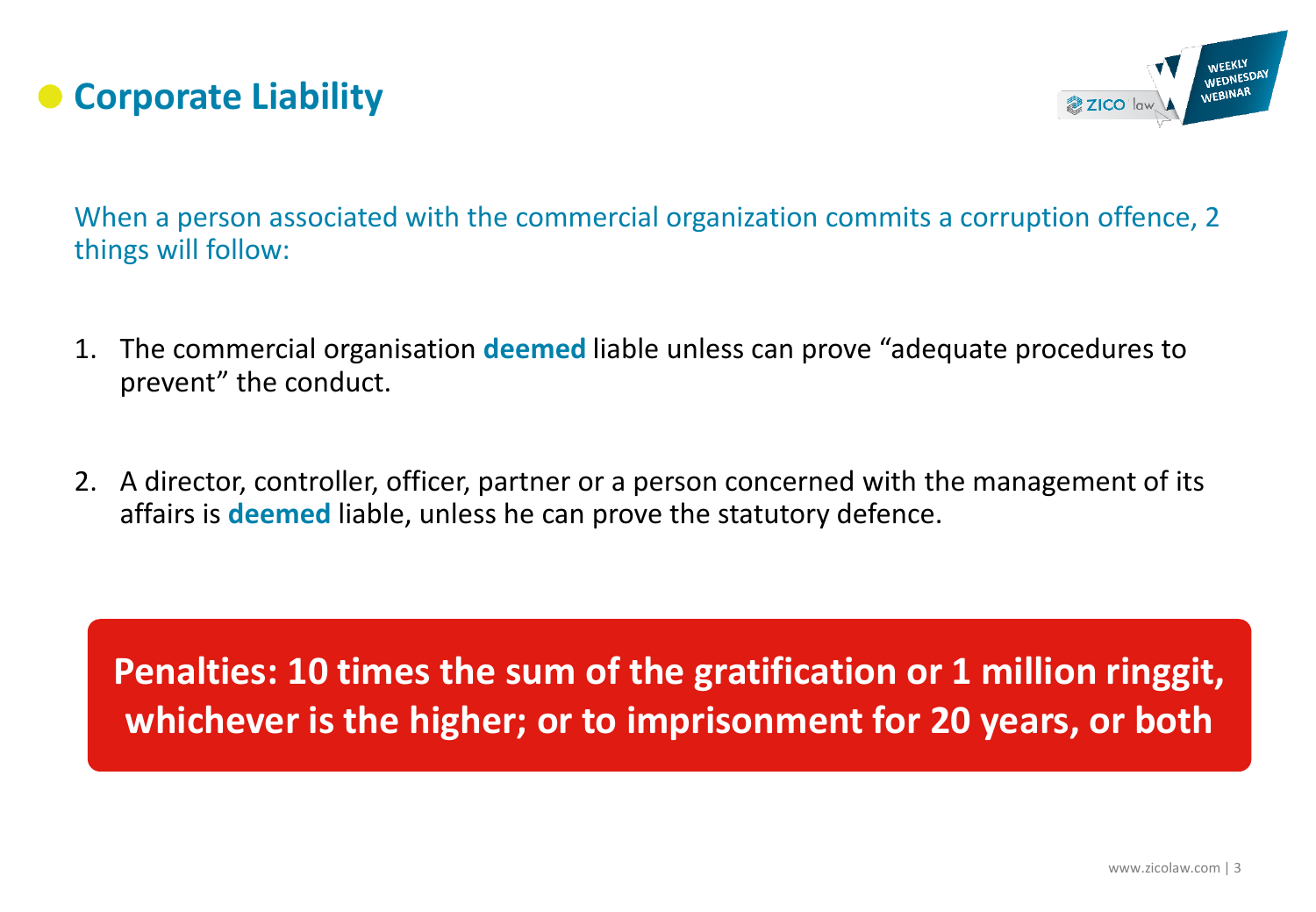## **Directors and Senior Management**



**Directors and Senior Management TAKE NOTE!**

If company liable, you will be deemed liable!

Only defence – **YOU** must prove:

- (1) Offence committed without your consent or connivance AND
- (2) You had exercised due diligence to prevent the offence.

Unlike "Adequate Procedures" guidelines, there is NO guideline for (1) and (2).

**TAKE-AWAY:** Ensure company implements "Adequate Procedures".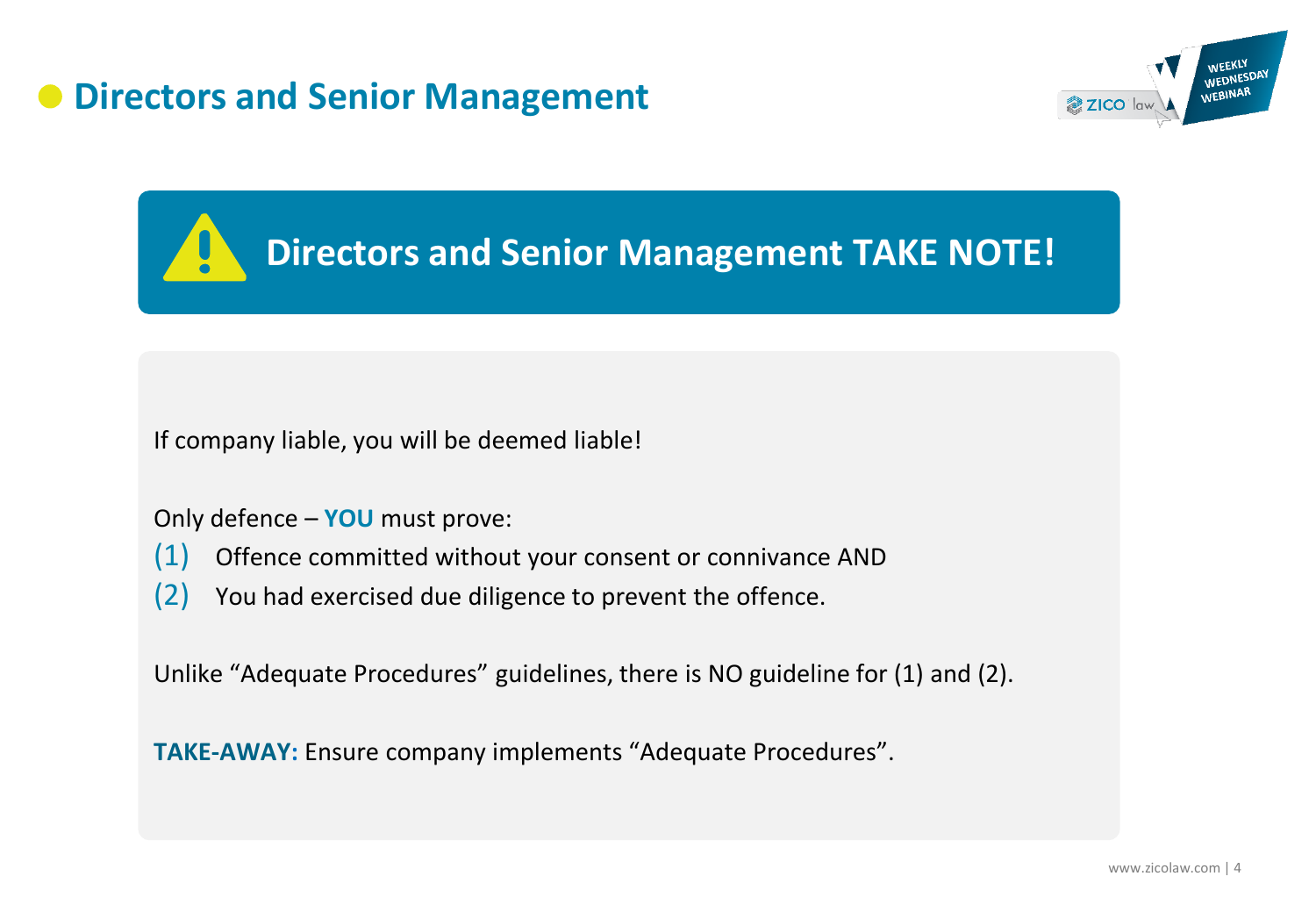# **Directors and Senior Management**





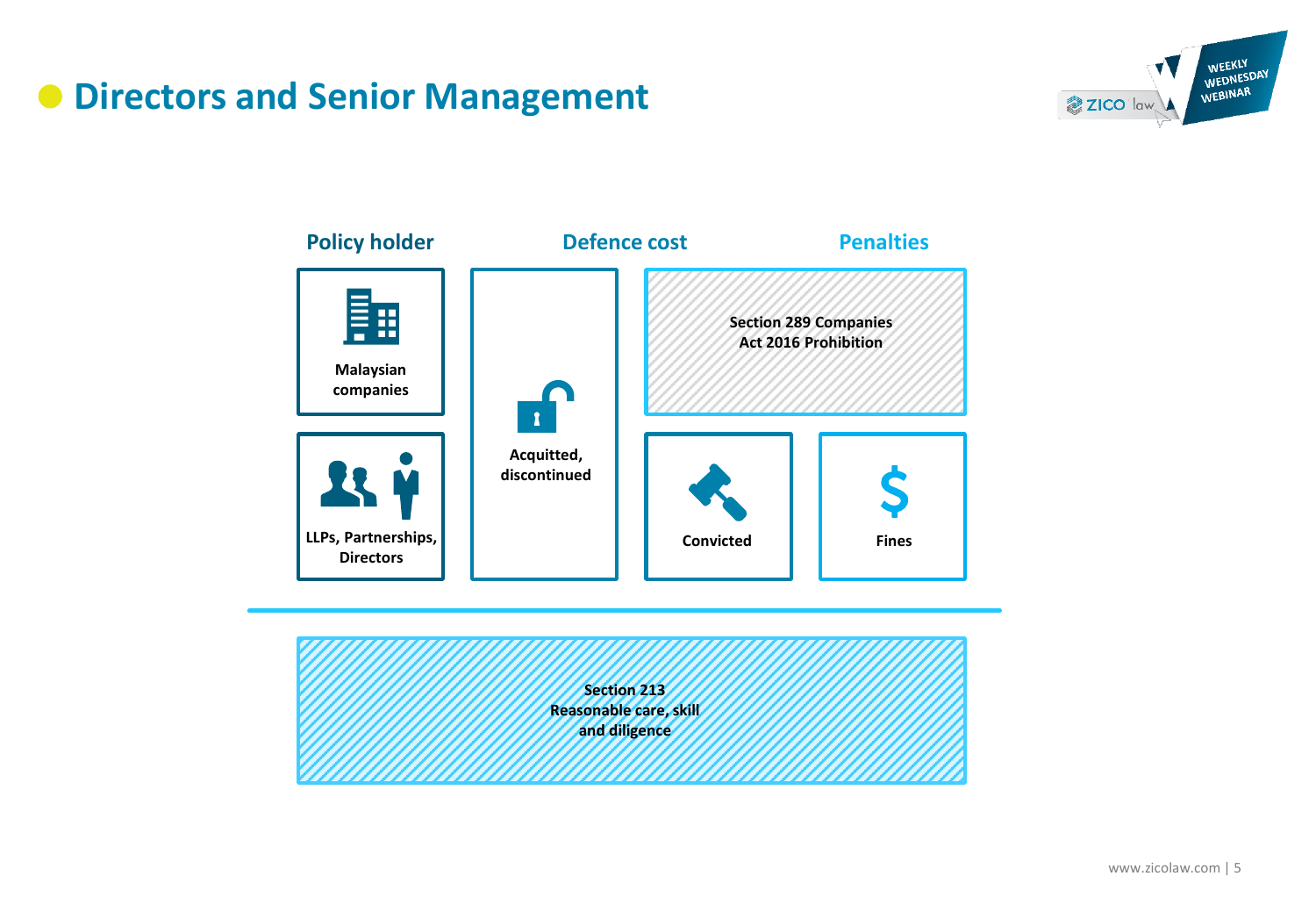## **Directors and Senior Management**



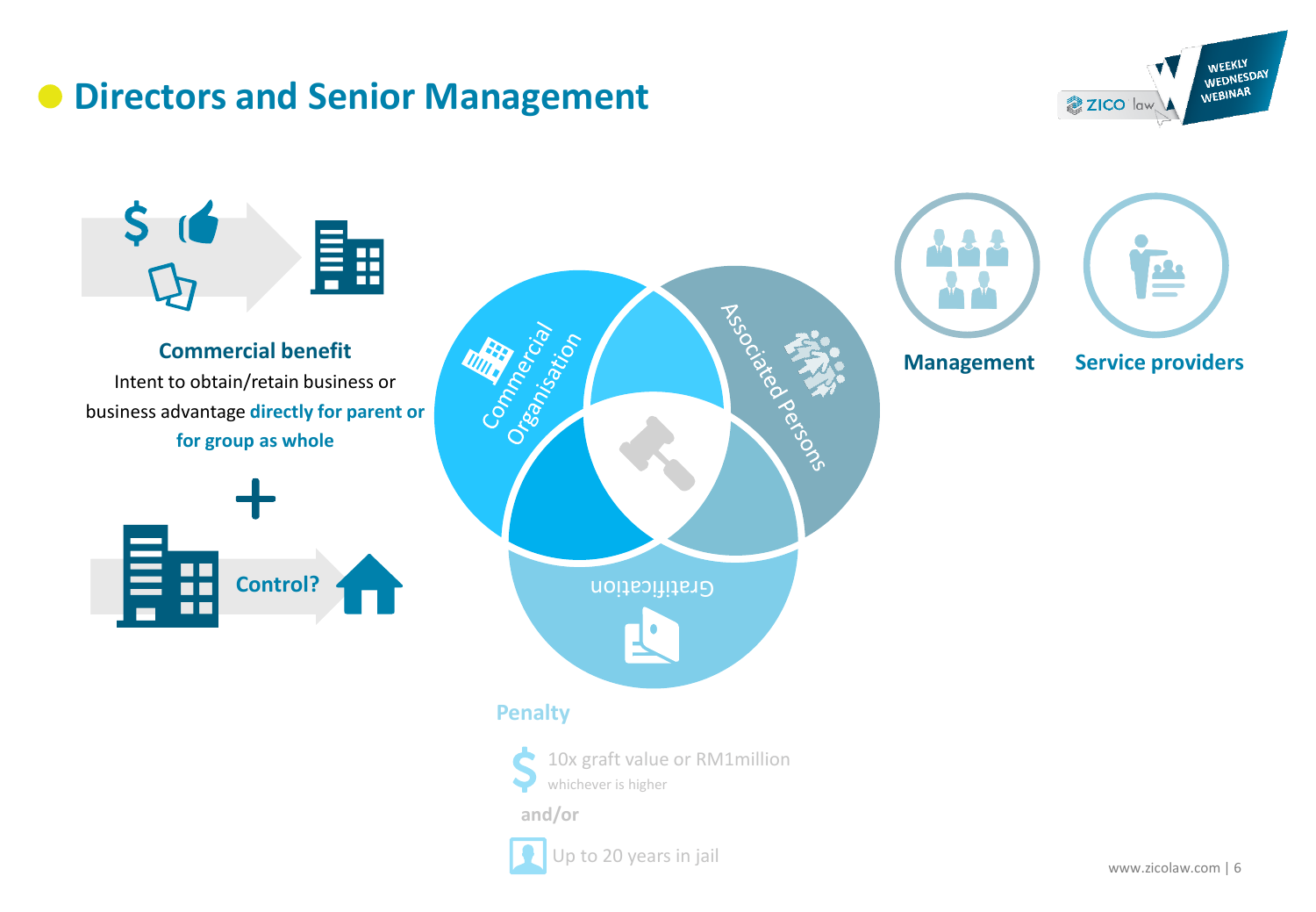

## Skansen's case

| SME with a low-risk local client base, limited Anti-Bribery and Corruption efforts<br>1.<br>were not enough for the 'adequate' procedure defence.<br>No specific ABC policy. Skanser had several policies on dealing with third parties<br>2.<br>in an ethical and honest manner. Common sense that one should not pay bribes.<br><b>Defence arguments</b><br>Do not need a detailed policy for that.<br>Financial controls which required multiple levels of approval before invoices<br>3.<br>could be paid.<br>The contracts in question contained clauses prohibiting bribery.<br>$\overline{4}$ . |
|--------------------------------------------------------------------------------------------------------------------------------------------------------------------------------------------------------------------------------------------------------------------------------------------------------------------------------------------------------------------------------------------------------------------------------------------------------------------------------------------------------------------------------------------------------------------------------------------------------|
|--------------------------------------------------------------------------------------------------------------------------------------------------------------------------------------------------------------------------------------------------------------------------------------------------------------------------------------------------------------------------------------------------------------------------------------------------------------------------------------------------------------------------------------------------------------------------------------------------------|

| <b>Prosecution</b> | Limited records of Skansen's risk management efforts. Compliance must<br>a)<br>be documented and reviewed.<br>Skansen had several policies but no evidence of training or active<br>$\mathsf{b}$<br>communication.<br>No designated individual with responsibility for ABC compliance. SMEs<br>$\mathsf{C}$<br>without resource for a specialist ABC advisor should ensure that there is<br>still someone at a senior level who knows ABC compliance. |
|--------------------|-------------------------------------------------------------------------------------------------------------------------------------------------------------------------------------------------------------------------------------------------------------------------------------------------------------------------------------------------------------------------------------------------------------------------------------------------------|
|--------------------|-------------------------------------------------------------------------------------------------------------------------------------------------------------------------------------------------------------------------------------------------------------------------------------------------------------------------------------------------------------------------------------------------------------------------------------------------------|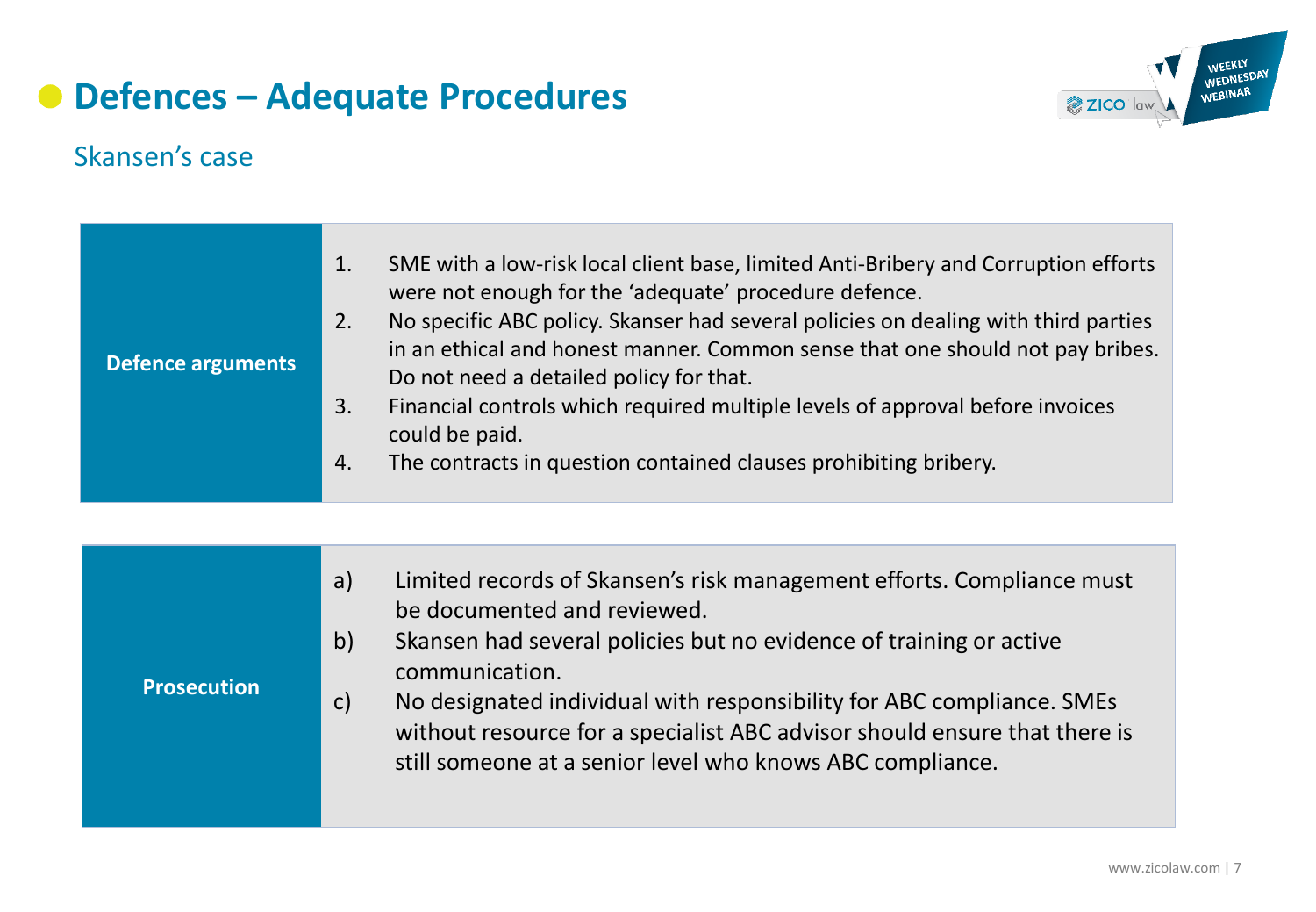

## Rolls Royce's case:

The UK Serious Fraud Office reached a record-breaking GBP497.2 million deferred prosecution agreement with Rolls Royce, in one of the biggest corruption cases in British corporate history.

For more than 25 years, Rolls Royce was involved in systematic bribery, paying millions of pounds across three continents to help secure major contracts. Using "intermediaries", large payments were made to people with influence on contracts.

The allegations surfaced in 2006, when a former Rolls-Royce executive turned whistleblower.

- Rolls-Royce had a number of different anti-bribery policies and SOPs.
- In practice bribery was a longstanding issue over a 24-year period.
- Bribery had occurred for a number of years and senior management and Board members knew that bribes were being paid.

This was a case whereby the senior management/board members was actively involved with the bribery in order to secure contracts. Therefore, all the anti bribery policies that were in place became redundant when the enforces/supervisors themselves were involved with corrupt practices.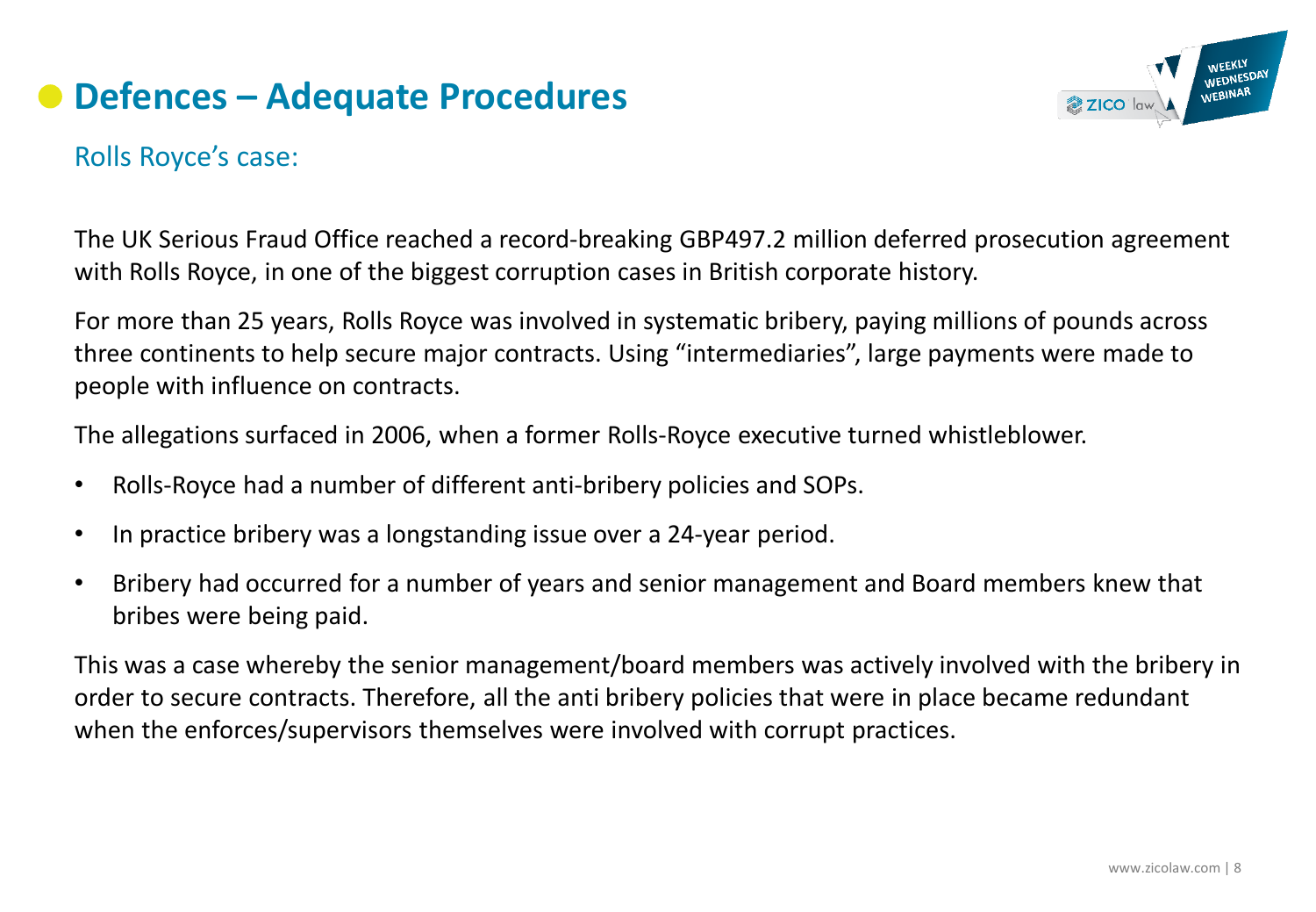

## Airbus' case:

There has not been any definitive ruling on the standard/threshold of "adequate procedures" provided in the guidance issued by the UK Ministry of Justice even after Skansen Interiors Limited (Eoin O' Shea, Partner, Reed Smith LLP, 169 NLJ 7837, 26 April 2019).

Nevertheless, the recent Airbus corruption scandal could potentially galvanise judicial determination and analysis on the standard of "adequate procedures".

Part of the allegations includes the lack of adequate procedures to prevent bribery and corruption (**Director of the Serious Fraud Office v Airbus SE** *[2020] Lexis Citation 56*):

"5. The criminality involved was grave. The SFO's investigation demonstrated that in order to increase sales, persons who performed services for and on behalf of Airbus offered, promised or gave financial advantages to others intending to obtain or retain business, or an advantage in the conduct of business, for Airbus SE. *It is alleged that those financial advantages were intended to induce those others to improperly perform a relevant function or activity or were intended to reward such improper performance and that Airbus did not prevent, or have in place at the material times adequate procedures designed to prevent those persons associated with Airbus from carrying out such conduct.*"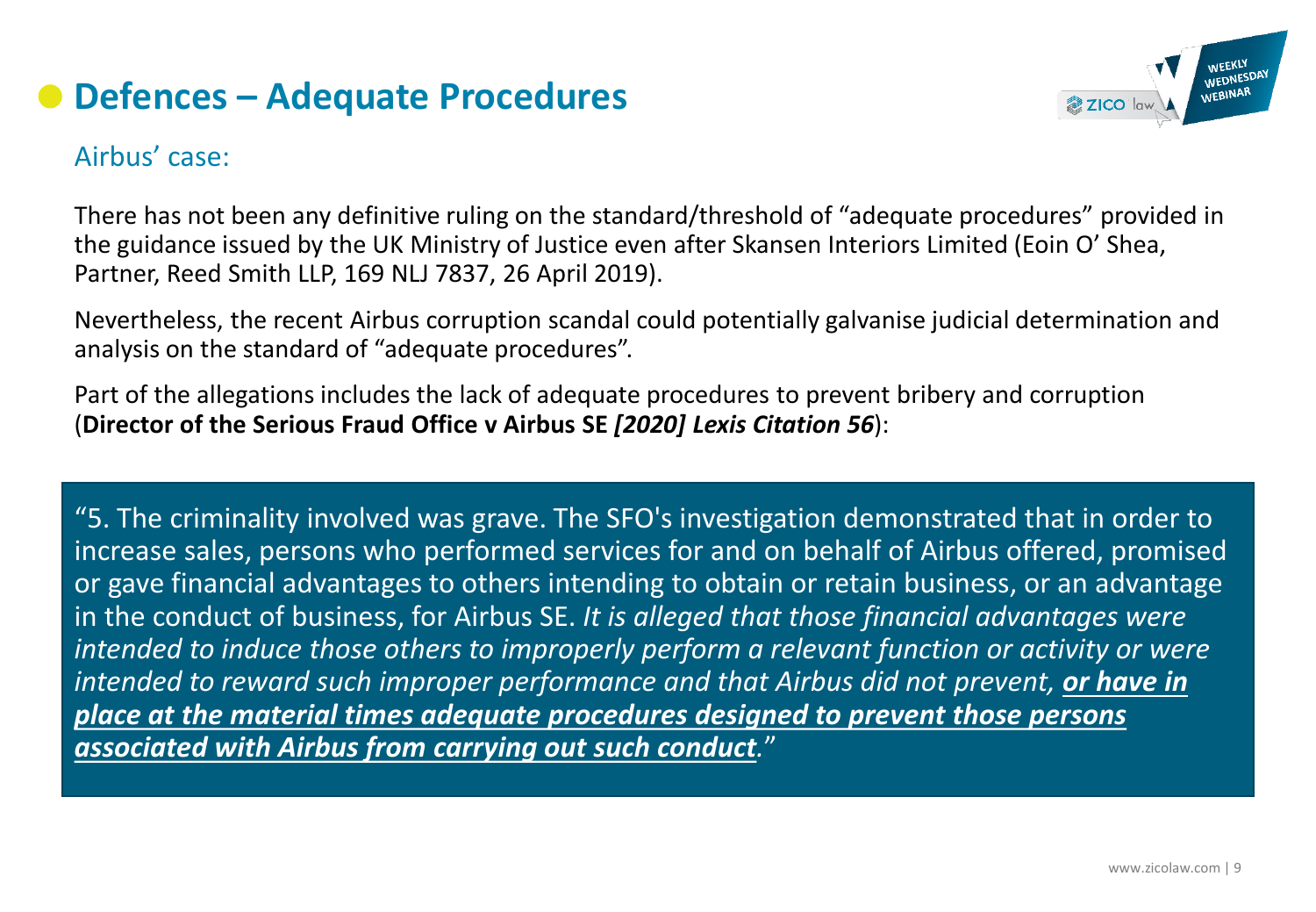

## Airbus' case:

## Steps taken by Airbus as part of their anti-bribery compliance program:

- Commissioning of a private company to review its compliance programme and being awarded an Anti-Corruption compliance certificate for the design of its anti-**bribery** compliance program.
- Written policies governing payments and contractual relationships with third parties. These included policies applying to the committees and its employees specifically aimed at ensuring that third parties were used appropriately and only after sufficient due diligence had been undertaken.
- For example the Business Ethics Policy and Rules set out fundamental ethical principles for all employees; and detailed the due diligence process to be undertaken in relation to the appointment of BPs, noting that it was very important to be aware of 'red flags' listing examples of the same.

However the court stated that "Notwithstanding such policies and compliance review, it later emerged that there were serious weaknesses within Airbus' compliance and oversight structure."

The case is currently in the DPA stage (Deferred Prosecution Agreement) whereby Airbus is charged with 5 counts of indictment (Malaysia being the first count) but the prosecution is deferred for 3 years in the interest of justice.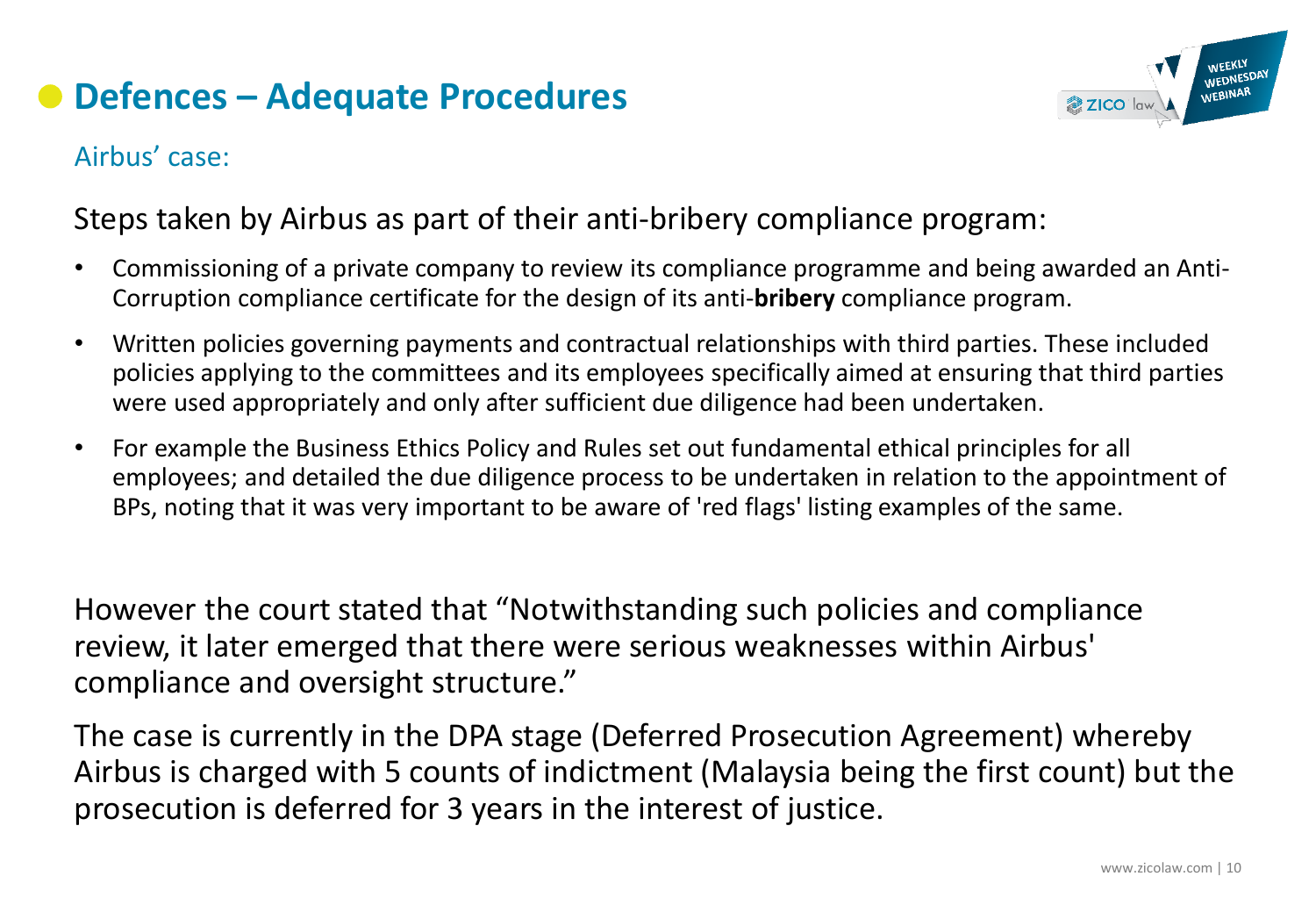# **Adequate Procedures**

WEEKLY WEDNESDAY<br>WEDNESDAY ZICO law

Guidelines from the Prime Minister's office

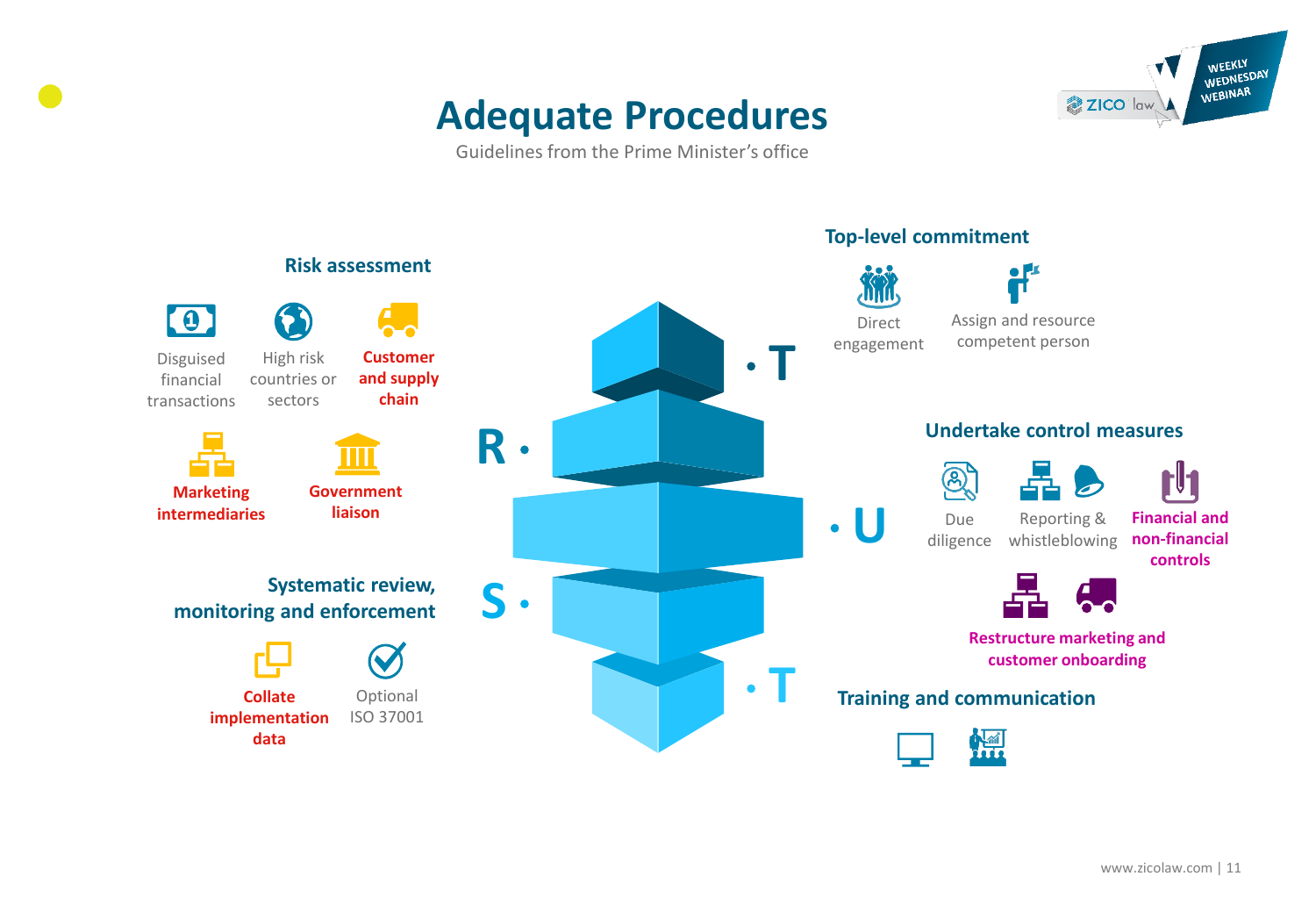## **Contracts to commit bribery vs contracts procured by bribery**



## Honeywell's case:

### A distinction must be drawn between the enforcement of **contracts to commit fraud or bribery** and **contracts which are procured by bribery**.

Whilst contracts to commit fraud or bribery are contrary to public policy and will not be enforced, contracts which have been procured by bribery would be rendered **voidable** at English law.

This distinction is clearly spelled out in *Honeywell International Middle East Ltd v Meydan Group LLC (formerly known as Meydan LLC), [2014] 154 ConLR 113* **(HC)**:

[182] … English public policy will refuse to enforce a contract which is tainted by illegality, in the sense that it is illegal in performance, such as a **contract to commit fraud or bribery**: see *Chitty on Contracts* (31st edn, 2012) at 16–007 and *Buckley on Illegality and Public Policy* (3rd edn, 2013) at 7.25.

…

[184] This shows that where a **contract has been induced by bribery** it is not contrary to English public policy for the contract to be enforced but it gives the innocent party the opportunity to avoid the contract, at its election, provided counter-restitution can be made.

[185] It follows that whilst bribery is clearly contrary to English public policy and contracts to bribe are unenforceable, as a matter of English public policy, contracts which have been procured by bribes are not unenforceable.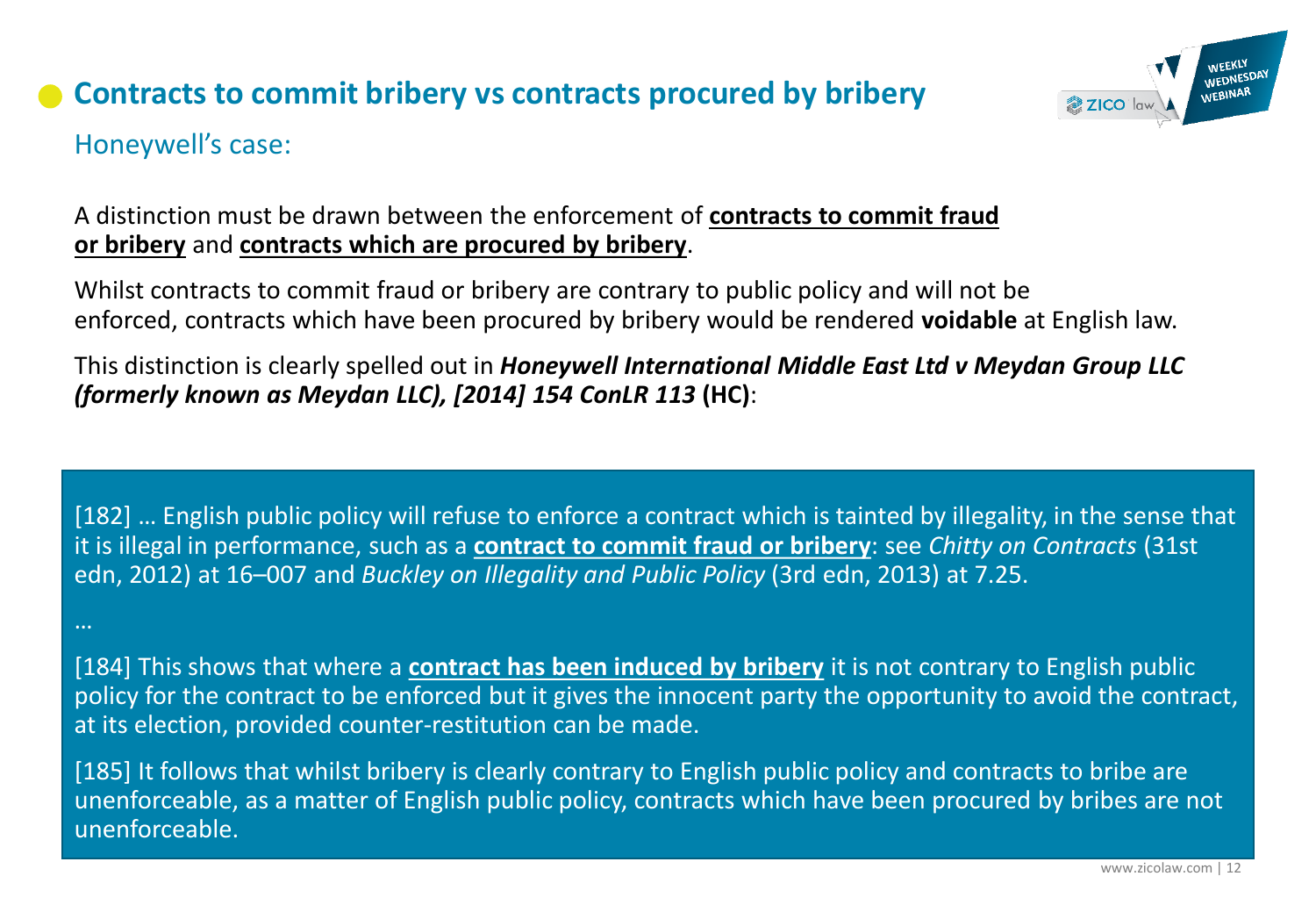# **• Raids and Investigations**



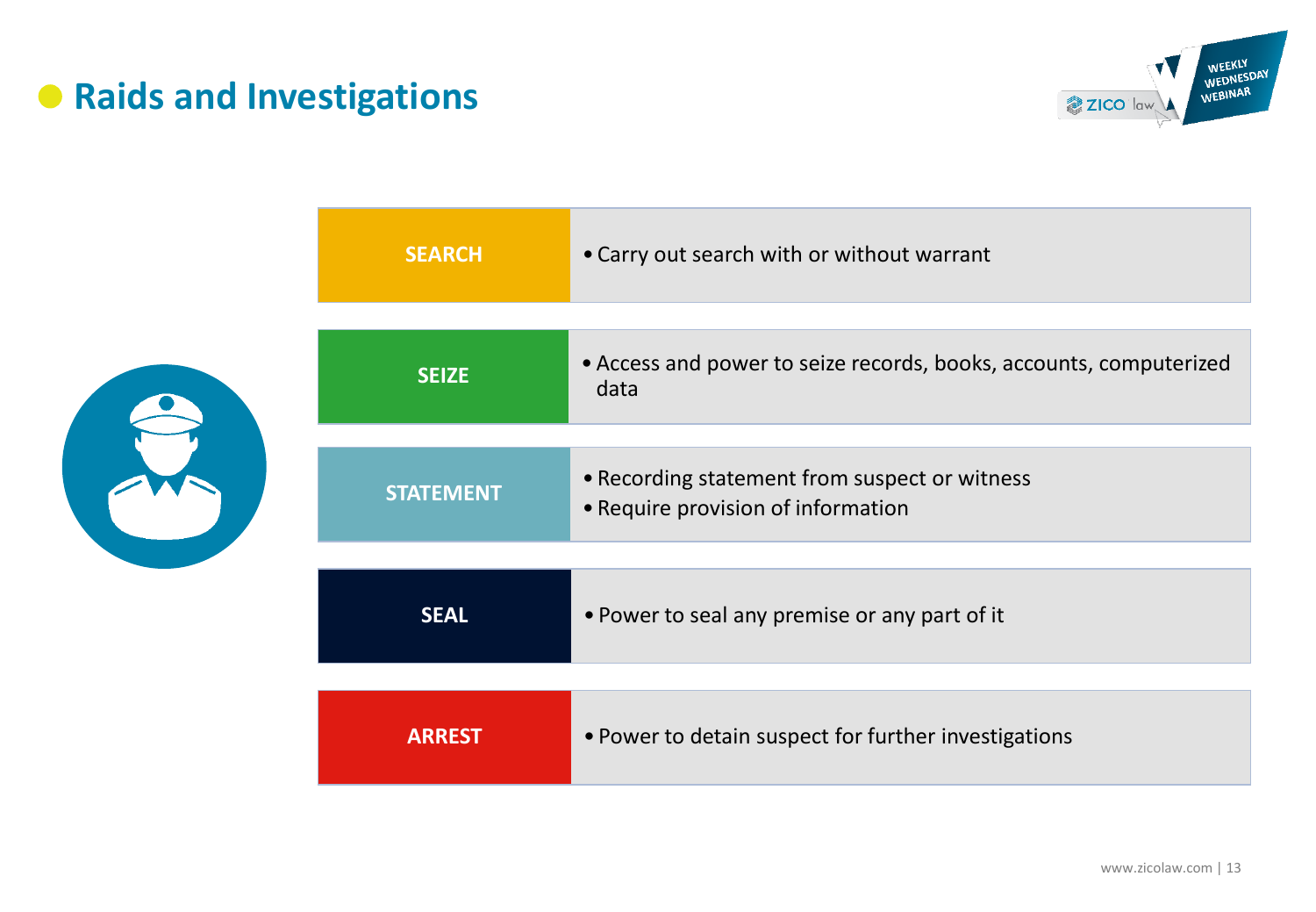# **• Investigation Process Flow (General)**



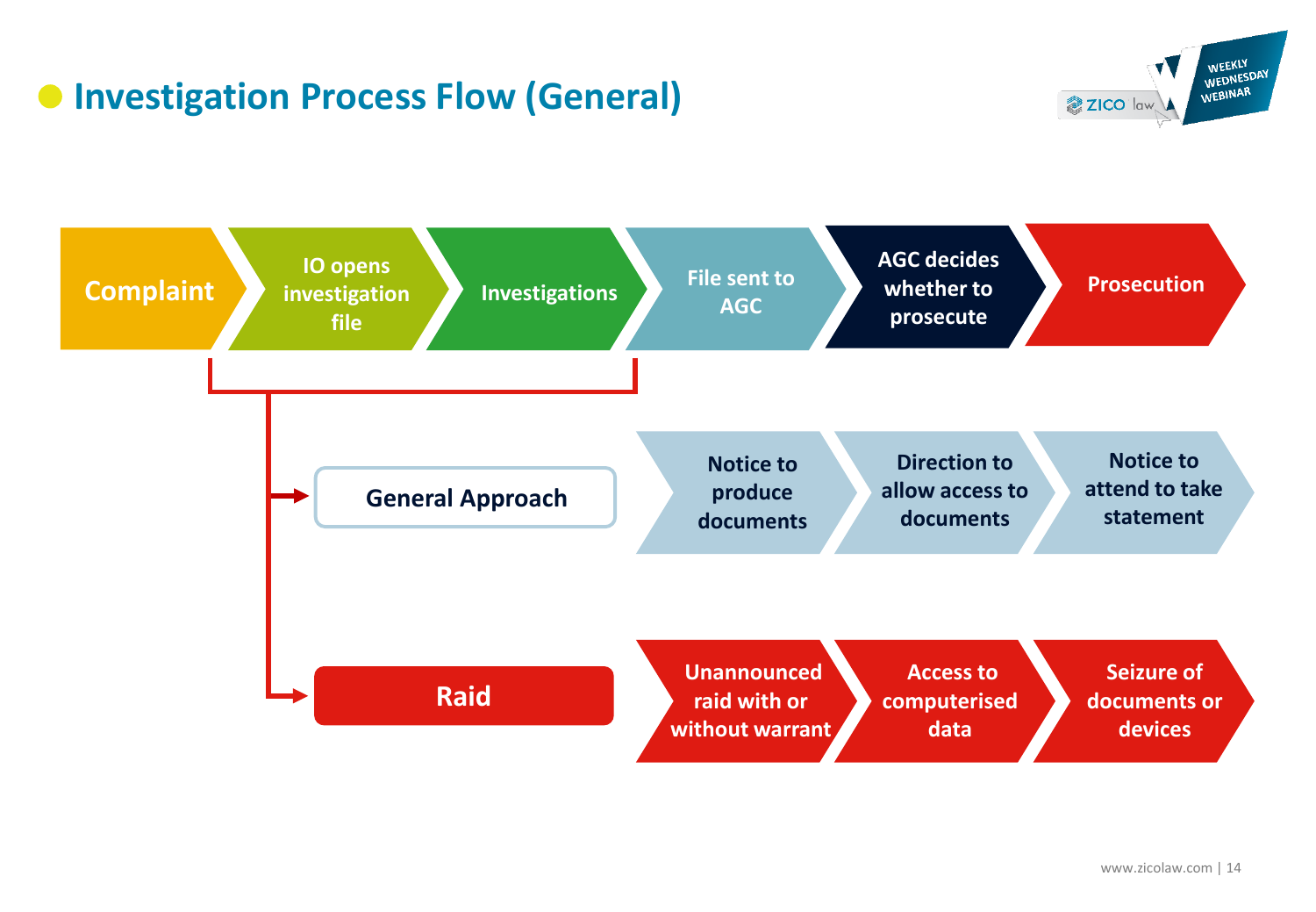# **• Privileged Communication**





## **Solicitor- client privilege applies to:**

- $\checkmark$  Communication between an advocate by or on behalf of his client
- $\checkmark$  Any advice given by an advocate to his client in the course and for the purpose of such employment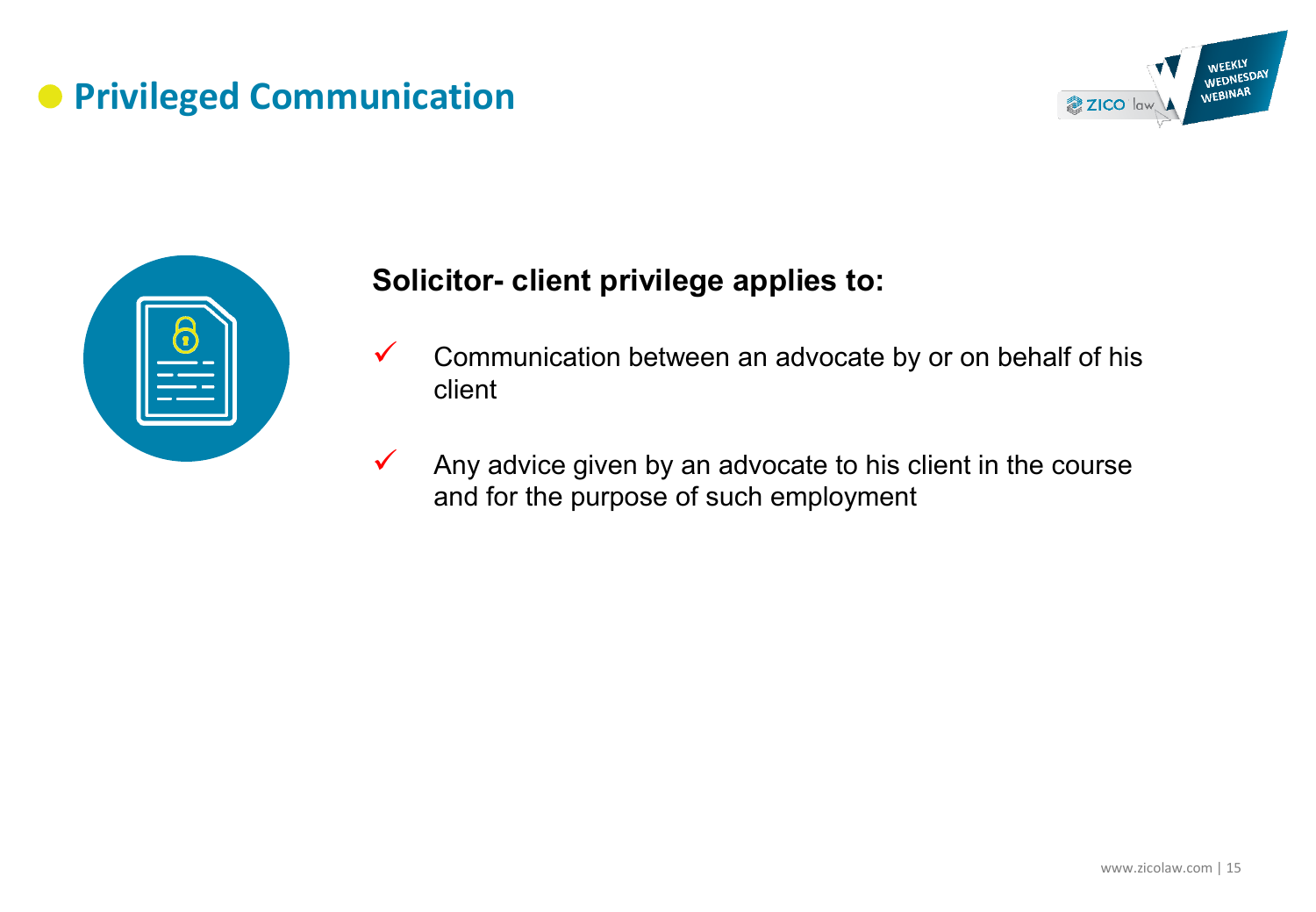## **Gratification**



Corporate gifts and lavish dinners/functions.

#### **Gift & Hospitality Kickbacks and Rebates**

Kickbacks for tender awards.

#### **Facilitation Payments Travel & Entertainment**

Payments made with the purpose of expediting or facilitating the performance by a public official of a routine governmental action.

Travelling to inspect facilities or attending conferences and training.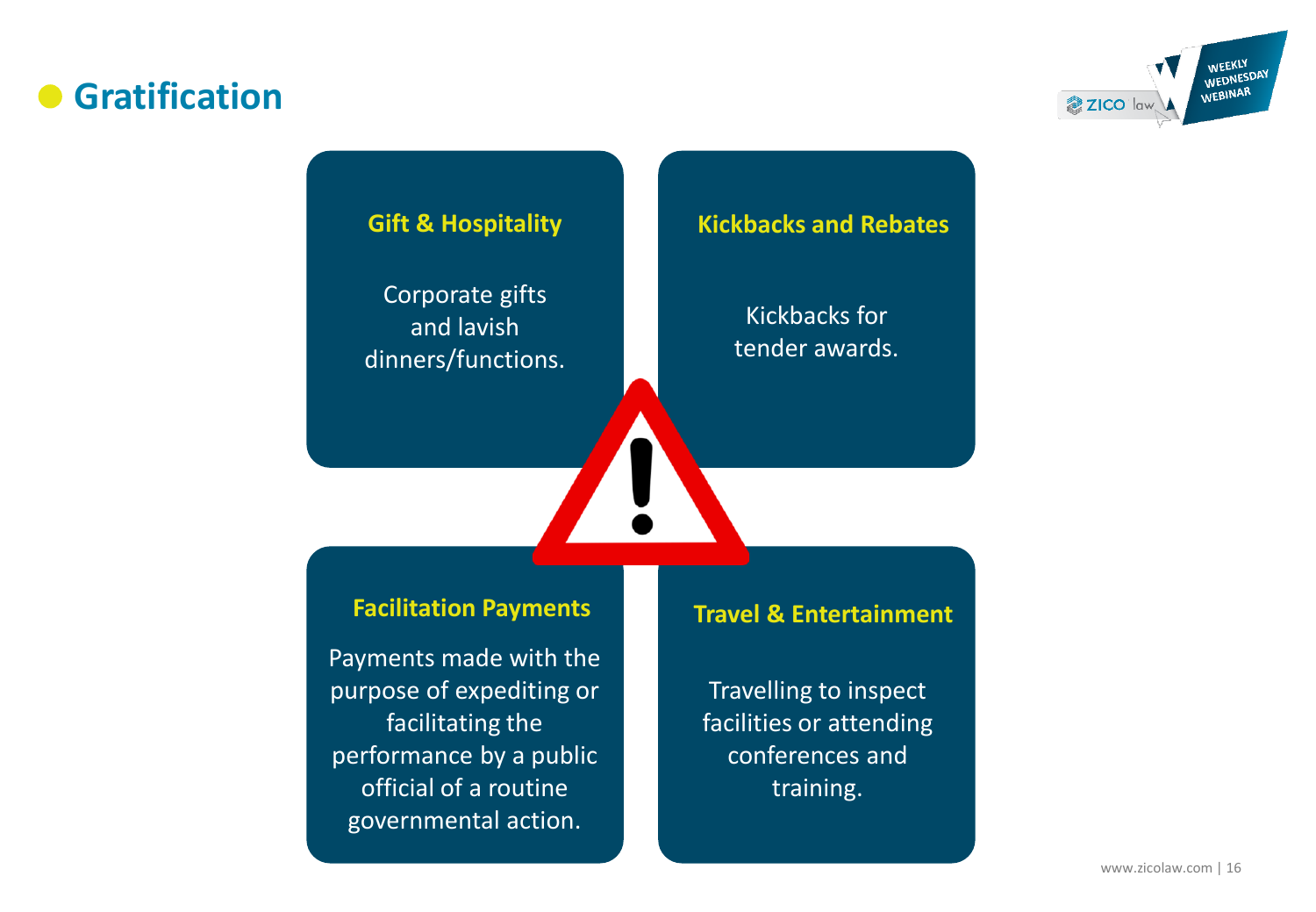



## **Question: How does prosecution prove corrupt intent?**

- **Undeclared source of income:** Cash payments, no receipts
- **Pattern - approval of tender, projects**
- **Threats and reprisals**
- **"On-book" fraud and "off-book" fraud**
- **Covering-up:** Shredding documents, deleting emails
- **Procurement Fraud:** When a contract is awarded to a firm in which such employee or their families have an undisclosed financial interest.
- **Fraudulent Accounting:** 
	- 1. Billing Schemes shell company, overstated expense, fictitious expenses, forged endorsement, false refunds.
	- 2. Payroll Schemes Ghost employees, commission schemes, falsified wages.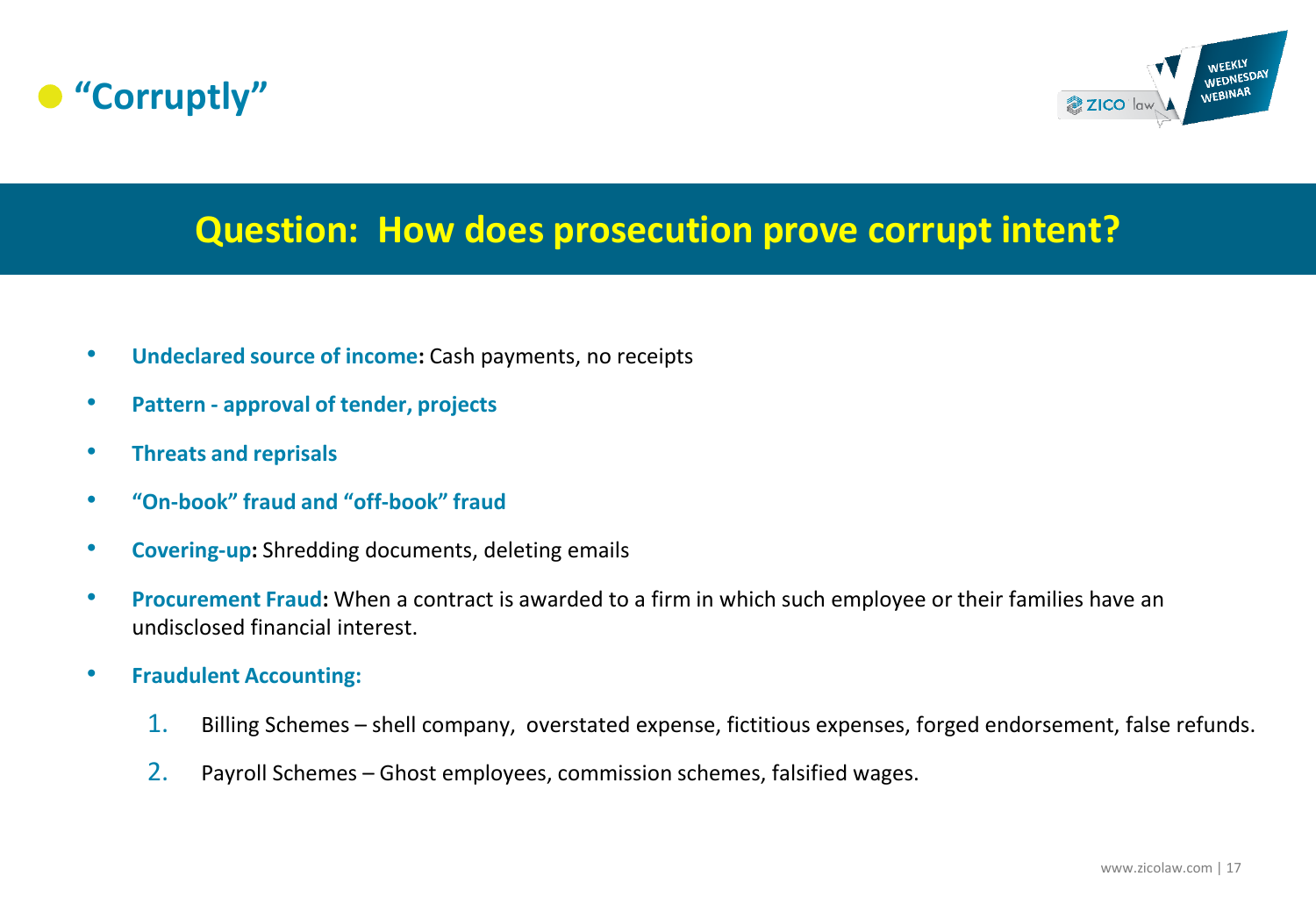





- **Ministerial Guidelines on "Adequate Procedures":**  launched by PM on 10 December 2018, based on five principles of T.R.U.S.T:
	- 1. Top level commitment
	- 2. Risk assessment
	- 3. Undertake control measures
	- 4. Systematic review, monitoring and enforcement
	- 5. Training and communication.
- **Risk based regime** with a focus on practical compliance.
- **Burden of proof** on the commercial organization.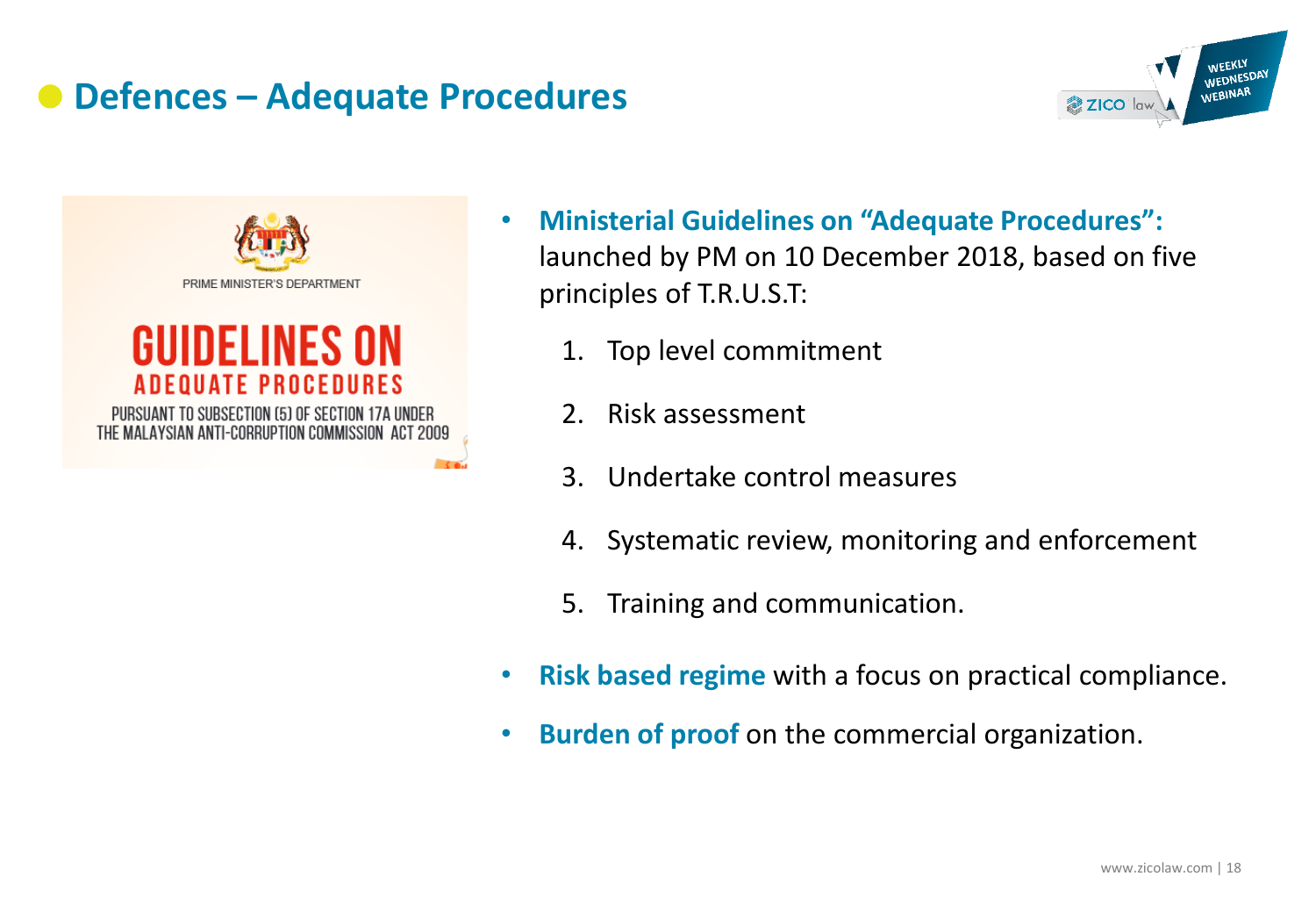# **Do you know your ABCs? Anti-Bribery Compliance**



| 'Atas'<br><b>Governance</b><br><b>Framework</b>  | • Tone from the Top<br>• Code of Conduct/Policies<br>• Independent Audit<br>• Limits of authority                       |
|--------------------------------------------------|-------------------------------------------------------------------------------------------------------------------------|
| 'Bawah'<br><b>Governance</b><br><b>Framework</b> | • Background checks/Due diligence<br>• Gifts and Hospitality<br>• Business Partners<br>• Dealings with public officials |
| <b>Champions</b>                                 | • Legal and Compliance<br>• Internal Audit<br>$\bullet$ HR<br>$\bullet$ Finance                                         |
| Staff                                            | • Awareness Trainings                                                                                                   |

**Staff Communication** 

• Compliance Engagement

•Whistleblower Facilities